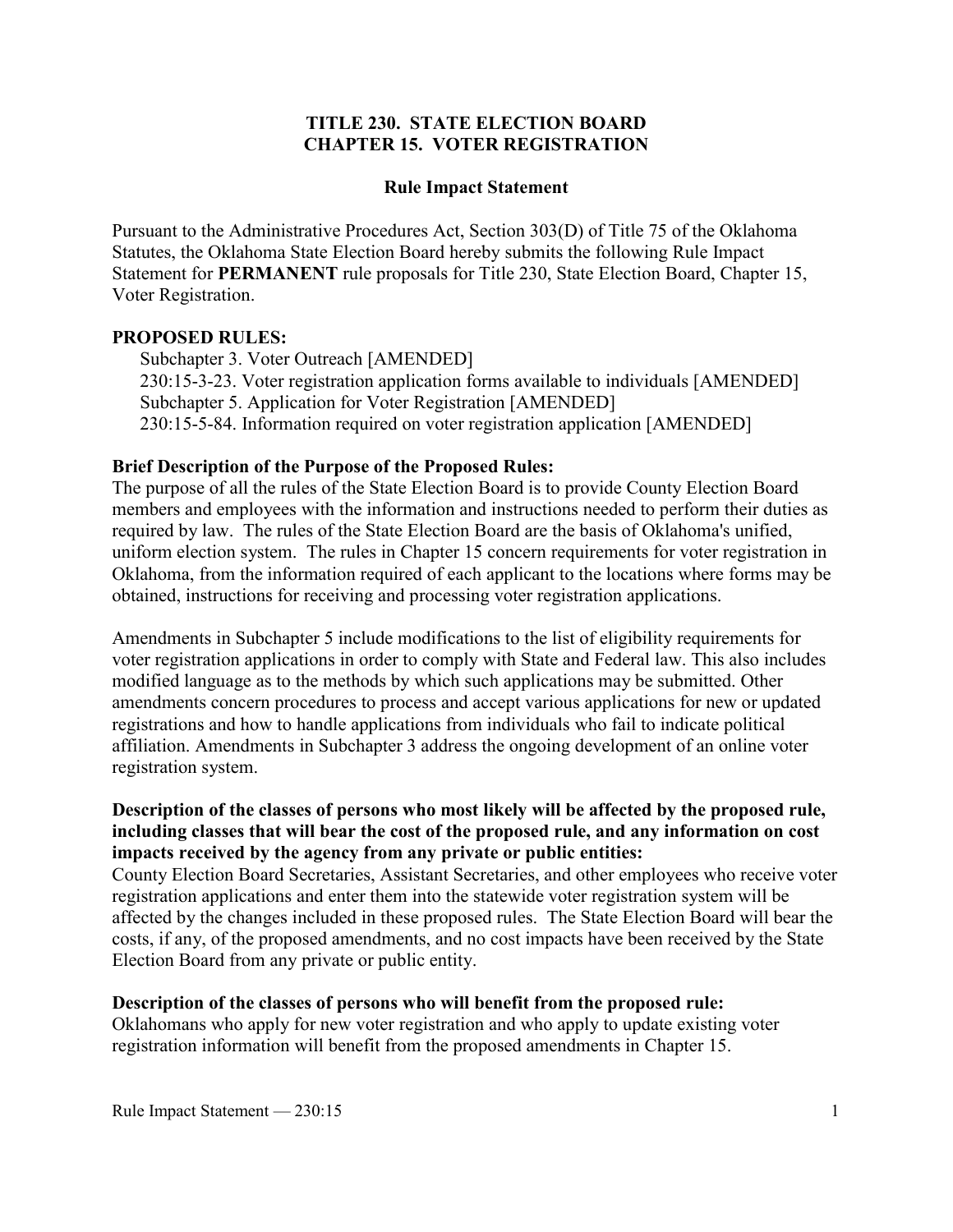# **Description of the probable economic impact of the proposed rule upon affected classes of persons or political subdivisions, including a listing for all fee changes and, whenever possible, separate justification for each fee change:**

The proposed amendments in Chapter 15 are not expected to have a significant economic impact on any affected classes of persons or political subdivisions. No fees have been increased or added to these proposed rules and no significant economic impact is anticipated.

**Probable costs and benefits to the agency and to any other agency of the implementation and enforcement of the proposed rule, the source of revenue to be used for implementation and enforcement of the proposed rule, and any anticipated effect on state revenues, including a projected net loss or gain in such revenues if it can be projected by the agency:** No unique or additional costs are anticipated by the State Election Board for implementation and enforcement of these proposed amendments.

# **The probable costs and benefits to the agency and to any other agency of the implementation and enforcement of the proposed rule, the source of revenue to be used for implementation and enforcement of the proposed rule, and anticipated effect on state revenues, including a projected net loss or gain in such revenues if it can be projected by the agency:**

The proposed amendments in Chapter 15 are not expected to provide any significant loss or gain in agency revenue or the state's general revenue.

# **A determination of whether implementation of the proposed rule will have an economic impact on any political subdivision or require their cooperation in implementing or enforcing the rule:**

As previously stated, the proposed amendments in Chapter 15 are not expected to have a significant economic impact on any political subdivisions. The proposed rules will require cooperation from County Election Board Secretaries.

# **A determination of whether implementation of the proposed rule may have an adverse economic effect on small business as provided by the Oklahoma Small Business Regulatory Flexibility Act:**

The proposed amendments in Chapter 15 are not expected to have a significant adverse economic impact on any small businesses.

# **An explanation of the measures the agency has taken to minimize compliance costs and a determination of whether there are less costly or non-regulatory methods or less intrusive methods for achieving the purpose of the proposed rules:**

County Election Board Secretaries were consulted during the development of the rules to ensure that the most effective rules were developed with minimal changes to daily operations and budgets. No new or increased fees will be added to these rules. There is no less costly nonregulatory method available to help formally implement these changes to the procedures, guidelines and rules in Chapter 15.